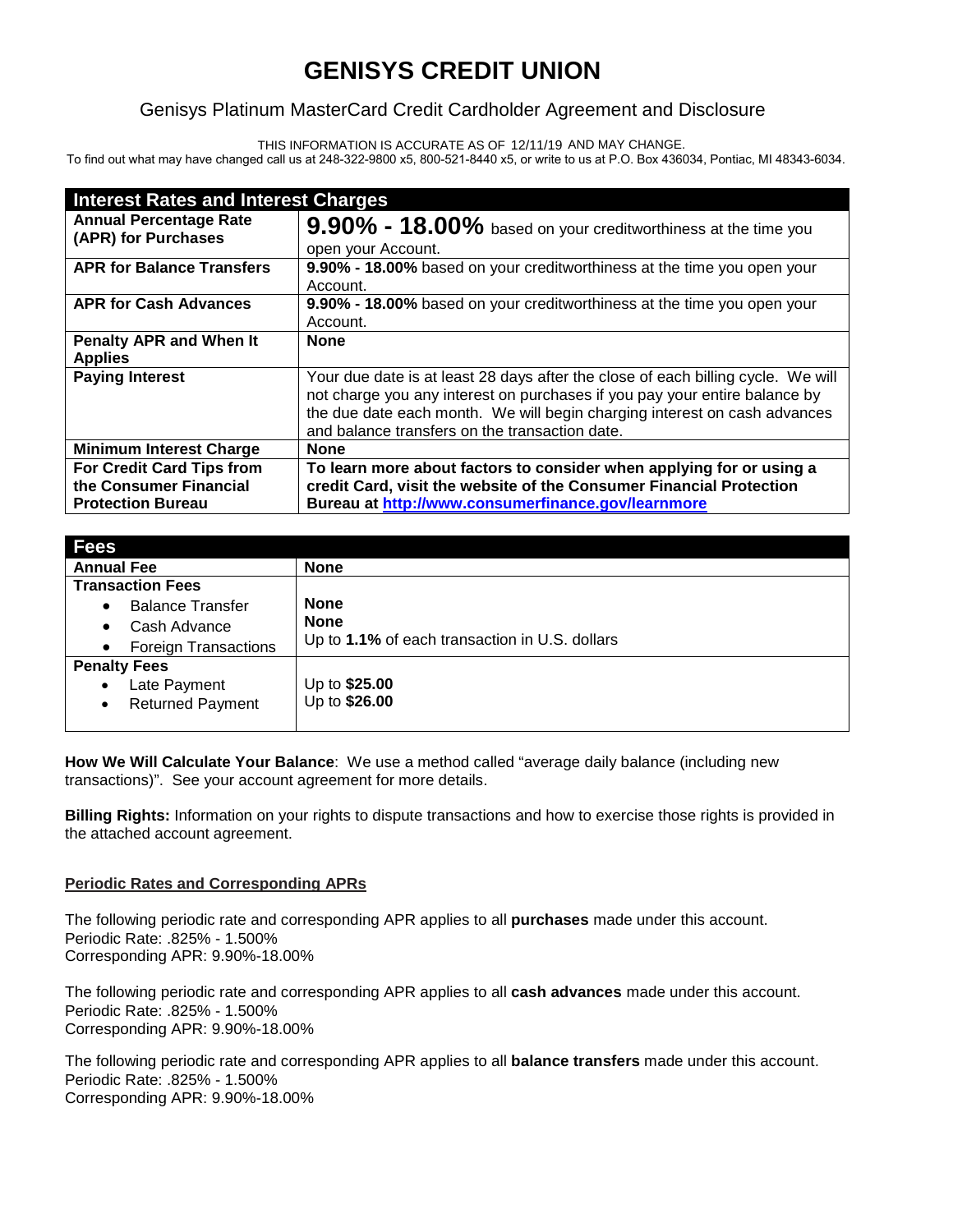#### **CARDHOLDER AGREEMENT**

Agreement Terms- The words "you" and "your" mean or refer to each and all persons who have applied for the Card or Cards by signing this Agreement. "Card" means the MASTERCARD Credit Card or Cards and any duplicates and renewals thereof or substitutions therefore we may issue. "Account" means your MASTERCARD Credit Card line-of-credit loan account with us. "We", "us" and "ours" means or refers Genisys Credit Union.

- 1. **Acceptance of Agreement/Responsibility** The use of your Account or a Card by you or anyone whom you authorize or permit to use your Account or a Card means you accept this Agreement. You promise to repay all debts and any fees and interest arising from any authorized use of the Card. You agree not to let someone else use the Card. If you do, you are agreeing with us that you authorize all use that person makes of the Card. Therefore, you will be liable for all such use of the Card. Of course, once you notify us we will take prompt steps to try to prevent any further Card use by that person. If this Agreement is signed by two persons, the Account is joint; that is, each of you, separately and jointly with each other, is liable for all debts on the Account and any fees or interest thereon. Your obligation to pay all such debts and any fees and interest thereon continues even though an agreement, divorce decree or other court judgment to which we are not a party may direct that only one of you, or some person other than you (or both of you), must pay such debts and any fees and interest. You may not use your Card or Account for any illegal or unlawful transaction.
- 2. **Credit Limit** We will establish line-of-credit for you and will notify you of the credit limit in the mailer in which we will send you your Card. You agree not to let your Account balance exceed your credit limit. We may honor transactions in excess of your credit line at our sole discretion. If at any time your balance exceeds the credit limit, you agree to pay us that excess immediately. Each payment you make on the Account will replenish your credit limit by the part of that payment which is applied to principal. If you request an increase in the credit limit, such increase must be approved by us. We may change your credit limit from time to time and for any reason.
- 3. **Closing Your Account** -- We also may revoke your Card and terminate the Account and this Agreement. You may terminate this Agreement at any time and for any reason by giving us written notice. Nevertheless, termination by you or by us does not affect your obligation to pay all debts and any fees and interest thereon arising from authorized use of your Card. The Cards remain our property and you must recover and surrender to us all Cards upon our request or upon termination of this Agreement.
- Using the Card We will send you a Card or Cards embossed as you have directed. As soon as received, each Card must be signed (in the space provided on the back) by the person whose name is embossed thereon. That signature must be in the same form as embossed on the front of the Card. You can also use your Card together with your Personal Identification Number (PIN) to get a Cash Advance from an automated teller machine (ATM) in the MASTERCARD network, to get a Cash Advance from a MASTERCARD financial institution or make a Purchase from a merchant that uses the Card in an electronic terminal that accesses the MASTERCARD system.
- 5. **Authorization** We do not guarantee authorization of a transaction, either by us or a third party, even if you have sufficient credit available. We reserve the right to deny certain transactions for any reason and at our sole discretion, including for default, suspected fraudulent or unlawful activity, internet gambling, or any indication of increased risk related to the transaction or the Account. You agree that we will not be liable for failing to give an authorization. We also reserve the right to limit the number of transactions that may be approved in one day. If we detect unusual or suspicious activity, we may suspend your credit privileges until we can verify the activity, or we may close the account.
- **Balance Transfers** Balance transfers may include the transfer of outstanding balances by you to your Account from credit accounts issued by persons other than us. If you transfer a balance to your Account, the available credit on your Account

will be reduced by the amount you transfer. Total balances may not exceed your available credit limit.

- 7. **Cash Advance by Machine** If ATMs or other electronic devices are available while this Agreement remains in effect which make it possible for you to obtain a Cash Advance by use of your Card in such a machine, we will furnish you with a secret PIN. Your use of the PIN, together with your Card, in getting a Cash Advance from such a machine is agreed to constitute your signature for purposes of such Cash Advance.
- 8. **Personal Identification Number (PIN)** We will furnish you with a PIN. You agree to keep the PIN secret. You also agree you won't write the pin ON THE CARD or anything you keep with the Card. Your use of the PIN and Card in getting a Cash Advance or making a Purchase is agreed to constitute your signature for purposes of such transactions.
- 9. **Late Fee** If we do not receive a payment from you in at least the amount of your minimum monthly payment by the Payment Due Date shown on your monthly statement, we may charge you a late fee in the amount of up to \$25. You will only be charged one late payment fee for any minimum monthly payment which is not paid by the Payment Due Date.
- 10. **Returned Payment Fee** –We may add a fee of up to \$26 to your Account if a payment check or similar instrument is not honored or returned because it cannot be processed, or if an automatic debit is returned unpaid.
- 11. **Minimum Monthly Payment** If the New Balance shown on your monthly statement is less than \$25.00, your Minimum Monthly payment (due by the Payment Due date) is your New Balance. Otherwise, the Minimum Monthly payment for each billing cycle will be the total of: 1) \$25.00 or 2% of your new Balance, whichever is greater; 2) Any amount in excess of your credit line; and 3) Any amount past due. You may pay more than the Minimum Monthly payment and may, at any time, pay the full amount you owe us without penalty for prepayment.
	- **12.Interest Charges** –Interest charges are a finance charge added to your Account when we apply the applicable Annual Percentage Rate (APR) to your balances on your account. We figure the interest charge on your account by applying the periodic rate to the "average daily balance" of your account. We calculate interest separately for each Balance Subject to Interest Rate. These include for example, Purchases at the current rate, Cash Advances at the current rate and Balance Transfers at the current rate. Your monthly billing statement shows each Balance Subject to Interest Rate. To calculate interest, we first calculate an "average daily balance" for each Balance Subject to Interest Rate, as described herein.

Purchases: To get the "average daily balance" of Purchases, we take the beginning balance of Purchases of your account each day, add any new Purchases, and subtract any unpaid interest or other finance charges and any payments or credits. This gives us the daily balance for Purchases. Then, we add up all the daily balances for the billing cycle and divide the total by the number of days in the billing cycle. This gives us the "average daily balance" of Purchases.

Cash Advances: To get the "average daily balance" of Cash Advances, we take the beginning balance of Cash Advances of your account each day, add any new Cash Advances, and subtract any unpaid interest or other finance charges and any payments or credits. This gives us the daily balance for Cash Advances. Then, we add up all the daily balances for the billing cycle and divide the total by the number of days in the billing cycle. This gives us the "average daily balance" of Cash Advances.

Balance Transfers: To get the "average daily balance" of Balance Transfers, we take the beginning balance of Balance Transfers of your account each day, add any new Balance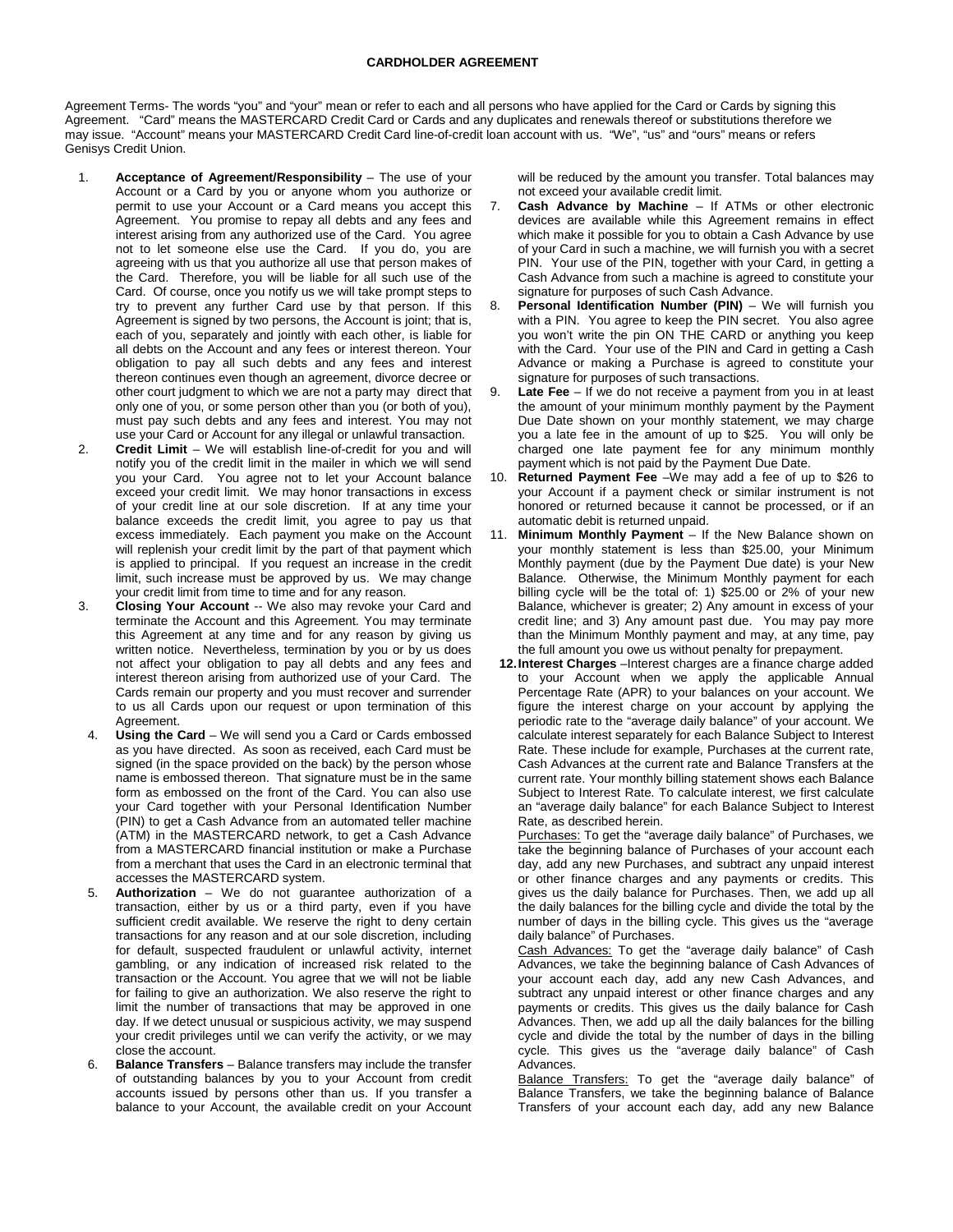Transfers, and subtract any unpaid interest or other finance charges and any payments or credits. This gives us the daily balance for Balance Transfers. Then, we add up all the daily balances for the billing cycle and divide the total by the number of days in the billing cycle. This gives us the "average daily balance" of Balance Transfers.

- 13.**Grace Period** Interest charges begin to accrue on transactions from the date it is added to the daily balance and continue to accrue until payment in full is credited to your Account. Your due date is at least 28 days after the close of each billing cycle. We will not charge you any interest on Purchases if you pay your entire balance by the due date each month. We will begin charging interest on Cash Advances and Balance Transfers on the transaction date. Cash Advances and Balance Transfers do NOT have a Grace Period.
- 14. **Payments** We may accept late payments, or partial payments and payments marked "payment in full" without losing any of our rights under this Agreement.
- 15. **Credits** –If your credits and payments exceed what you owe us on the Account we will credit such excess to the Account and, if the amount is \$1.00 or more, we will credit it to your share account after 6 months or upon your written request.
- 16. **Foreign Transactions** Purchases/Returns and Cash Advances made in foreign countries and foreign currencies will be billed to you in U.S. dollars. The conversion rate to dollars will be at (1) the wholesale market rate or (2) the government mandated rate, whichever is applicable, in effect one day prior to the processing date, increased by one percent. When you make a transaction outside of the U.S., a fee up to 1.1% of the converted transaction amount will be applied to your account as permitted by law. The foreign transaction fee is a finance charge. Interest does not accrue on the fee.
- 17. **Lost or Stolen Cards** If you notice the loss or theft of your Card or a possible unauthorized use of your Card or your Account, you should write to us immediately at the address listed on your monthly statement, or call us at the number shown on your monthly statement. If your MASTERCARD is lost or stolen on a weekend, holiday, or after Credit Union hours, call (888) 241-2510 (domestic) or (909)-941-1398 (international). You will not be liable for any unauthorized use that occurs after you notify us. You may be liable for unauthorized use that occurs before your notice to us. However, if you exercise reasonable care in safeguarding your card from risk of loss or theft and, upon discovering the loss or theft promptly report the loss or theft to us, you will not be liable for any unauthorized transactions. In any case, your liability will not exceed \$50.
- 18. **Default**  Your Account will be in default and we may demand payment of the entire amount you owe us without giving you prior notice, subject to applicable law, if (a) you fail to make at least the Minimum Payment by the due date shown on your monthly statement; (b) you fail to comply with any terms of this Agreement or any other Agreement you have with us; (c) if we determine that your creditworthiness (which includes your ability to repay us) has become unsatisfactory due to change in

employment, increase in your other obligations, or because of any other reason; or (d) in the event of your death. In the event of any default or in the event this Agreement is terminated by you or by us for any reason, the entire balance on the Account becomes due and payable forthwith. You also agree that, in case of default, you will pay all usual and customary costs of collection permitted by law including reasonable attorney fees.

- 19. **Credit Information** You authorize us to investigate your credit standing when opening, renewing or reviewing your Account, and you authorize us to disclose information regarding our experience with you under this Agreement to credit bureaus and creditors.
- 20. **Contact Information** You agree to notify us of a change in address or other contact information. If we need to contact you regarding your Account, you authorize us, or our agents and contractors, to contact you at any telephone number you provide, from which you call us, or at which we believe we can reach you. We may contact you in any way including calling or text messaging you. We may contact you using a prerecorded message or an automated dialer. We may contact you on a mobile phone or similar device even if you are charged for such.
- 21. **Effect of Agreement** This Agreement contains our complete contract relating to the Account and applies to every transaction relating to the Account even though a sales or Cash Advance draft you sign or a credit slip may contain different terms.
- 22. **Amendment of Agreement** We reserve the right to change the terms of this Agreement and your Account at any time for any reason, as permitted by law. We will provide you notice of such changes as required by law. Any changes to this Agreement or your Account are binding on you.
- 23. **Collection Costs** If we refer collection of your Account to a lawyer who is not our employee, you are liable for any reasonable attorney fees we incur, plus the costs and expenses of any legal action, to the extent allowed by law.
- **Returned MASTERCARD Check Fee** We may add a fee of up to \$26 to your Account, in accordance with applicable law, if we decline to honor a MASTERCARD Check. We may decline to honor a MASTERCARD Check if, for example, the amount of the check would cause you to exceed your credit limit, you are in default, you did not comply with our instructions regarding the check, or your Account has been closed.
- 25. **MASTERCARD Checks** We are not obligated to pay a MASTERCARD Check if, at the time the check is presented, you are in default of this Agreement, we have revoked your right to use your MASTERCARD Card, your Account is closed for any reason, or if your Card has expired. Each check must be in the form we have issued you. These checks may be used only by the person(s) whose name(s) is/are printed on the check, and may not be used to pay an amount owed us under this or any other account or agreement that you have with us. You are responsible for all authorized use of your checks to pay any amount which you owe under this Agreement. We are not obligated to certify these checks nor will we return paid checks to you.

### *Your Billing Rights: Keep This Document For Future Use*

This notice tells you about your rights and our responsibilities under the Fair Credit Billing Act.

*What To Do If You Find A Mistake On Your Statement* If you think there is an error on your statement, write to us at: Genisys Credit Union 2100 Executive Hills Blvd Auburn Hills, MI 48326

In your letter, give us the following information:

- *Account information:* Your name and account number.
- *Dollar amount:* The dollar amount of the suspected error.

• *Description of problem:* If you think there is an error on your bill, describe what you believe is wrong and why you believe it is a mistake.

You must contact us:

• Within 60 days after the error appeared on your statement.